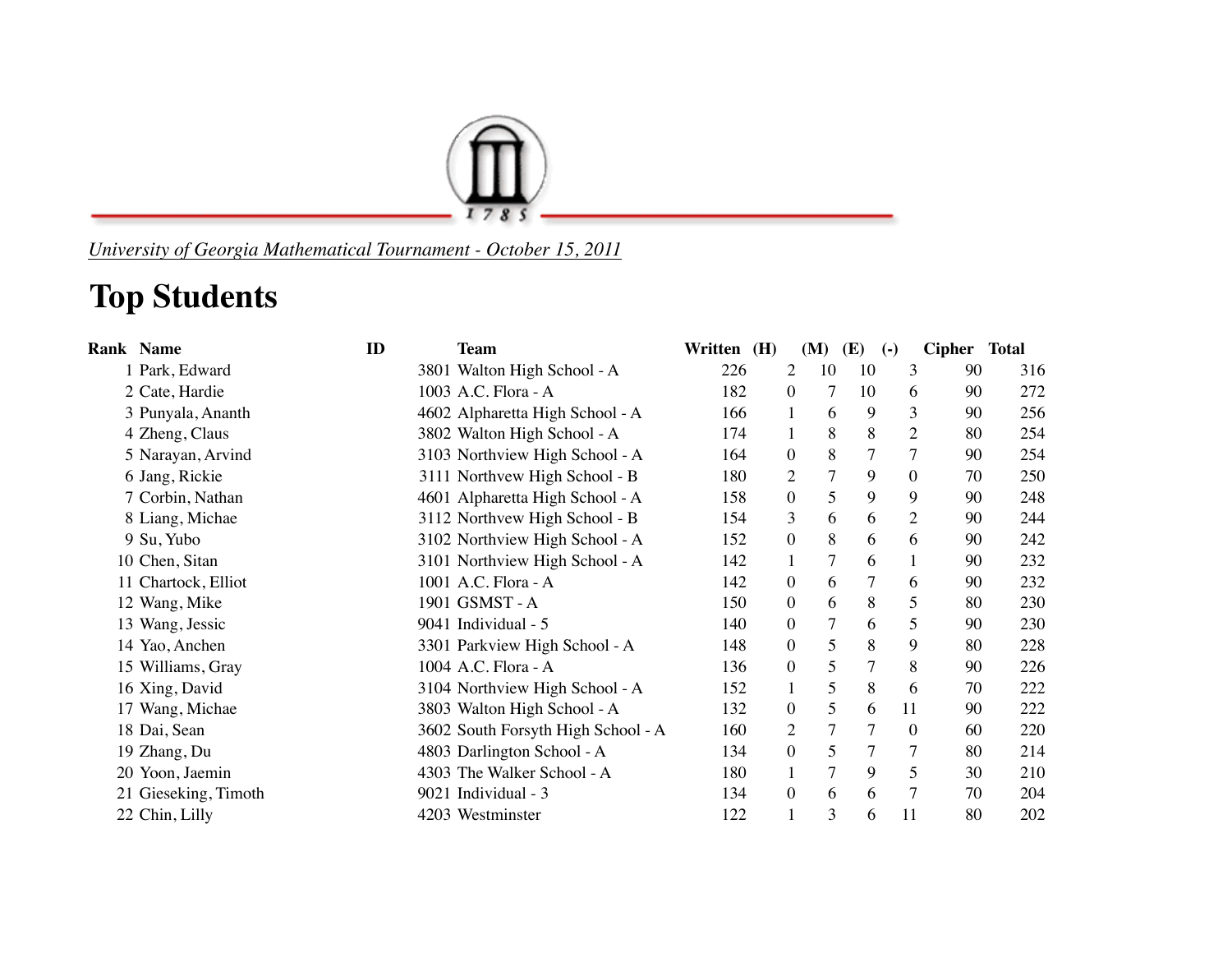| 23 Couch, And Ew         | 5202 Lassiter High School - A      | 178 | 1                | 7                        | 9              | 4                | 20 | 198 |
|--------------------------|------------------------------------|-----|------------------|--------------------------|----------------|------------------|----|-----|
| 24 Lee, Jun              | 3601 South Forsyth High School - A | 148 | $\boldsymbol{0}$ | 5                        | 8              | 9                | 50 | 198 |
| 25 He, Larry             | 9033 Individual - 4                | 110 | $\boldsymbol{0}$ | 3                        | 6              | 10               | 80 | 190 |
| 26 Wang, Mark            | 1902 GSMST-A                       | 108 | $\boldsymbol{0}$ | 4                        | 5              | 9                | 80 | 188 |
| 27 Chen, Ryan            | 1201 Brookwood - A                 | 124 | $\boldsymbol{0}$ | 3                        | $\tau$         | 12               | 60 | 184 |
| 28 Carlson, Grant        | 4202 Westminster                   | 114 | $\boldsymbol{0}$ | 3                        | $\tau$         | $\overline{7}$   | 70 | 184 |
| 29 Zimmerman, Kyle       | 2204 Lambert High School - A       | 132 | 1                | 4                        | $\tau$         | 6                | 50 | 182 |
| 30 Agrawal, Monica       | 1301 Chamblee Charter - A          | 122 | $\boldsymbol{0}$ | 5                        | 6              | 6                | 60 | 182 |
| 31 Tsao, Andrew          | 1304 Chamblee Charter - A          | 122 | $\boldsymbol{0}$ | 3                        | $\tau$         | 11               | 60 | 182 |
| 32 Adams, Porter         | 4201 Westminster                   | 112 | 1                | $\overline{2}$           | 8              | 1                | 70 | 182 |
| 33 Griffin, Jame         | 1903 GSMST-A                       | 140 | $\mathbf{1}$     | 5                        | $\tau$         | 5                | 40 | 180 |
| 34 Morgan, Doug          | 2701 Norcross High School - A      | 90  | $\boldsymbol{0}$ | 3                        | 5              | 5                | 90 | 180 |
| 35 Mccorvey, Brent       | 1801 Greenbrier High School - A    | 156 | $\boldsymbol{0}$ | 5                        | 9              | 8                | 20 | 176 |
| 36 Rivers, Dusty         | 1011 A.C. Flora - B                | 104 | $\boldsymbol{0}$ | $\overline{2}$           | 6              | 12               | 70 | 174 |
| 37 Zhu, Dave             | 4802 Darlington School - A         | 120 | $\overline{2}$   | 6                        | $\overline{4}$ | $\boldsymbol{0}$ | 50 | 170 |
| 38 Hu, Richar            | 1401 Chattahoochee High School - A | 120 | $\mathbf{1}$     | 3                        | 6              | 10               | 50 | 170 |
| 39 Song, Roger           | 3804 Walton High School - A        | 90  | $\boldsymbol{0}$ | 3                        | 6              | $\boldsymbol{0}$ | 80 | 170 |
| 40 Covington, Alex       | 2403 Marist School                 | 108 | 1                | $\overline{2}$           | 5              | 14               | 60 | 168 |
| 41 Monteith, Daniel      | 1012 A.C. Flora - B                | 116 | $\boldsymbol{0}$ | 5                        | 5              | 8                | 50 | 166 |
| 42 Heneine, Mark         | 1303 Chamblee Charter - A          | 106 | $\mathbf{1}$     | 3                        | 5              | 8                | 60 | 166 |
| 43 Austin, Jonath        | 3114 Northvew High School - B      | 106 | $\boldsymbol{0}$ | $\overline{\mathcal{L}}$ | 5              | 8                | 60 | 166 |
| 44 Cui, Vicki            | 4804 Darlington School - A         | 122 | $\mathbf{1}$     | 4                        | 6              | 6                | 40 | 162 |
| 45 Dong, George          | 3122 Northview High School - C     | 92  | $\mathbf{1}$     | 3                        | $\overline{4}$ | 6                | 70 | 162 |
| 46 Qian, Tony            | 3123 Northview High School - C     | 110 | $\mathbf{1}$     | 3                        | $\tau$         | $\boldsymbol{0}$ | 50 | 160 |
| 47 Dickmann, Ryan        | 4401 Columbus High School - A      | 100 | 1                | 3                        | 6              | $\boldsymbol{0}$ | 60 | 160 |
| 48 Li, Jonath            | 9044 Individual - 5                | 90  | $\boldsymbol{0}$ | 3                        | $\overline{4}$ | 10               | 70 | 160 |
| 49 Kim, Heeyoo           | 3501 Rockdale Magnet - A           | 108 | $\boldsymbol{0}$ | 1                        | 7              | 14               | 50 | 158 |
| 50 Chanatrutipan, Yosnai | 4801 Darlington School - A         | 94  | $\boldsymbol{0}$ | 3                        | 5              | $\overline{7}$   | 60 | 154 |
| 51 Hwang, Inseok         | 3113 Northvew High School - B      | 92  | $\boldsymbol{0}$ | $\mathbf{2}$             | 5              | 11               | 60 | 152 |
| 52 Shen, John            | 9011 Individual - 2                | 92  | $\boldsymbol{0}$ | $\mathbf{1}$             | 6              | 11               | 60 | 152 |
| 53 Strickland, Aaron     | 2812 North Forsyth High School - B | 130 | 3                | $\overline{4}$           | 6              | $\boldsymbol{0}$ | 20 | 150 |
| 54 Wang, Oxford          | 8021 Extra - 3                     | 90  | $\boldsymbol{0}$ | $\overline{2}$           | 6              | 5                | 60 | 150 |
| 55 Fei, George           | 3812 Walton High School - B        | 98  | $\boldsymbol{0}$ | 1                        | 6              | 14               | 50 | 148 |
| 56 Kim, Kyung            | 3121 Northview High School - C     | 86  | $\mathbf{1}$     | $\mathbf{1}$             | 5              | 8                | 60 | 146 |